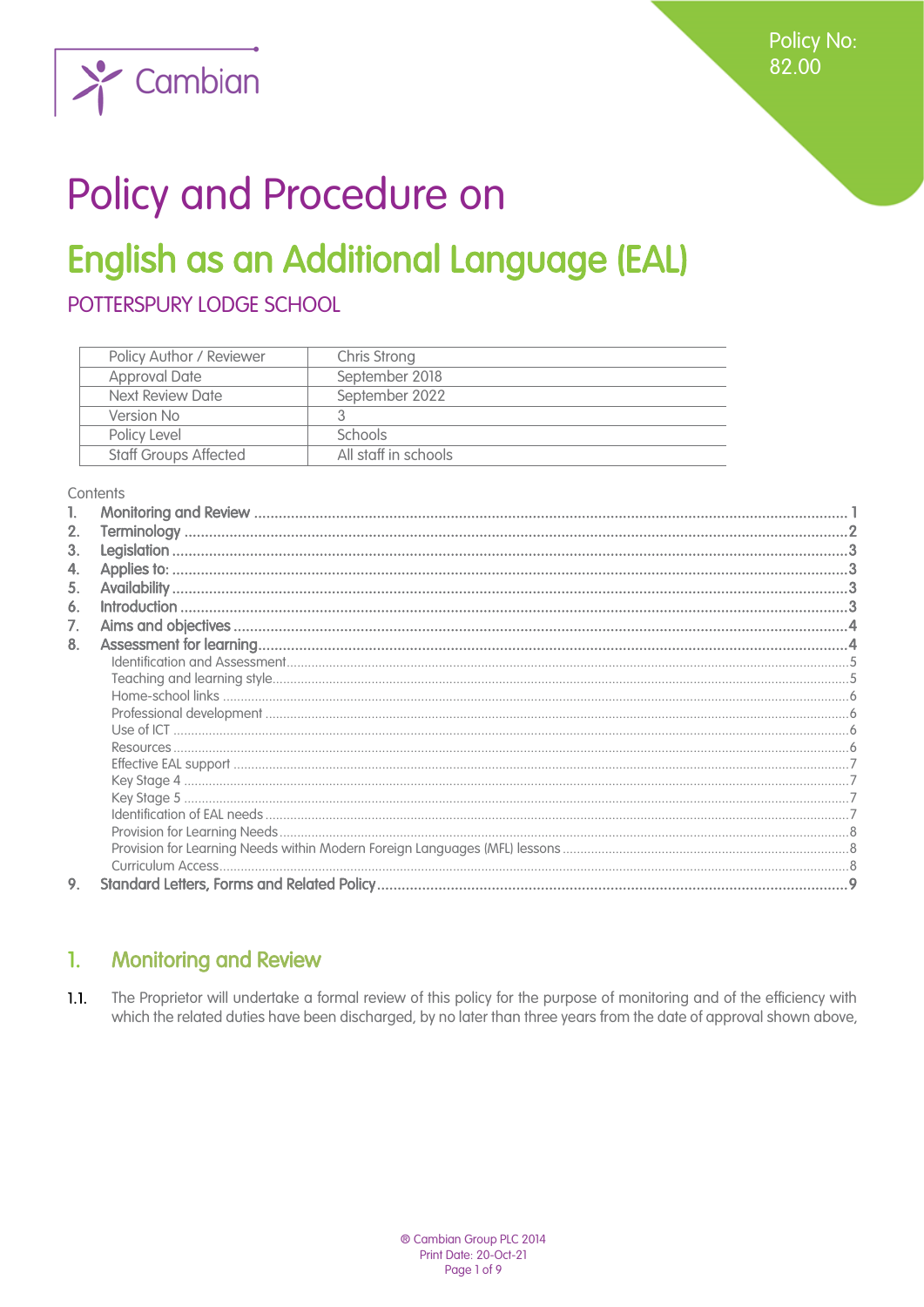

or earlier if significant changes to the systems and arrangements take place, or if legislation, regulatory requirements or best practice guidelines so require.

 $1.2.$ The local content of this document will be subject to continuous monitoring, refinement and audit by the Head of Service.

Signed:

ste hans

John Ivers Jennifer Nimmo Proprietor, Cambian Group Principal September 2019 September 2021

fluno

## <span id="page-1-0"></span>2. Terminology

 $2.1.$ Our aim is to use consistent terminology throughout this policy and all supporting documentation as follows:

| 'Establishment' or 'Location | this is a generic term which means the Children's<br>Home/school/college. Potterspury Lodge School is a School                                                                                                                               |
|------------------------------|----------------------------------------------------------------------------------------------------------------------------------------------------------------------------------------------------------------------------------------------|
| <b>Individual</b>            | means any child or young person under the age of 18 or young<br>adult between the ages of 18 and 25. At Potterspury Lodge<br>School we have 39 children/young people/adults] attending<br>and/or residing between the ages of 8-18years old. |
| <b>Service Head</b>          | This is the senior person with overall responsibility for the School.<br>At Potterpsury Lodge School this is the Principal who is Jennifer<br>Nimmo and Chris Pearce is the Register Manager.                                                |
| <b>Key Worker</b>            | Members of staff that have special responsibility for Individuals<br>residing at or attending the Establishment.                                                                                                                             |
| Parent, Carer, Guardian      | means parent or person with Parental Responsibility                                                                                                                                                                                          |
| <b>Regulatory Authority</b>  | Regulatory Authority is the generic term used in this policy to<br>describe the independent regulatory body responsible for<br>inspecting and regulating services. At Potterpsury Lodge School<br>this is Ofsted.                            |
| <b>Social Worker</b>         | This means the worker allocated to the child/family. If there is no<br>allocated worker, the Duty Social Worker or Team Manager is<br>responsible.                                                                                           |
| <b>Placing Authority</b>     | Placing Authority means the local authority/agency responsible<br>for placing the child or commissioning the service                                                                                                                         |
| <b>Staff</b>                 | Means full or part-time employees of Cambian, agency workers,<br>bank workers, contract workers and volunteers.                                                                                                                              |
| <b>SEN</b>                   | means Special Education Needs and is usually shortened to SEN.                                                                                                                                                                               |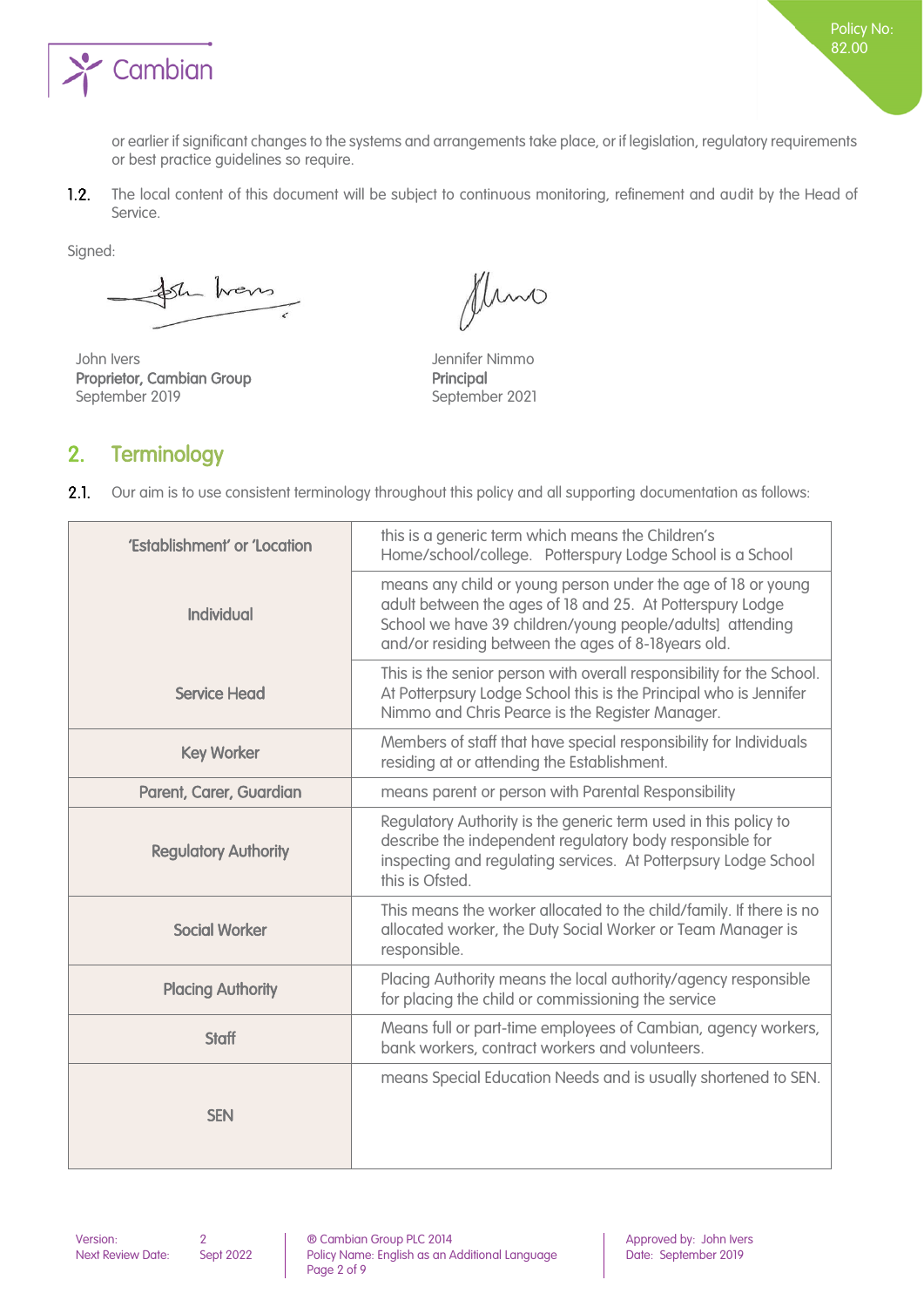

## <span id="page-2-0"></span>3. Legislation

 $3.1.$ Complies with Part 6, paragraph 24(3) (b) of The Education (Independent School Standards Compliance Record) (England) (Amendment) Regulations.

## <span id="page-2-1"></span>4. Applies to:

- the whole Location inclusive of activities outside of the normal hours;
- <span id="page-2-2"></span>all staff (teaching and support staff), the proprietor and volunteers working in the Location.

## 5. Availability

 $5.1.$ This policy is made available to parents/guardians, carers, staff and Individuals from the Principal at Potterspury Lodge School or on the Cambian Group website (www.cambiangroup.com).

## <span id="page-2-3"></span>6. Introduction

- In common with the rest of the curriculum, where a child is learning English as an additional language, this is  $6.1.$ individually planned for, taking into account the particular needs of the child and working with the family to plan how best to facilitate the child's integration into an English speaking setting. If for example, a child at our Location was most comfortable with say another language our strategy in understanding how best to enable the child to use English would include observing the child communicating in their mother tongue. As a result of this, key English words would be sent to the guardians, and we would request from them a list of the key words in their mother tongue. This would enable the teachers to be familiar with what the child might be trying to say. It would also assist in preventing the child becoming disheartened having managed to form a word, this being a significant achievement, in the mother tongue and then enable the teachers to encourage the child to transfer the word into English. Our experience is that this individually tailored approach has shown to be highly successful. We offer guardians the option to receive any policies, procedures, newsletters etc. That they would receive in English, translated into other languages.
- $6.2.$ The teaching and learning, achievements, attitudes and well-being of all our Individuals are important. We encourage all our Individuals to achieve the highest possible standards. We do this through taking account of each Individual's life experiences and needs.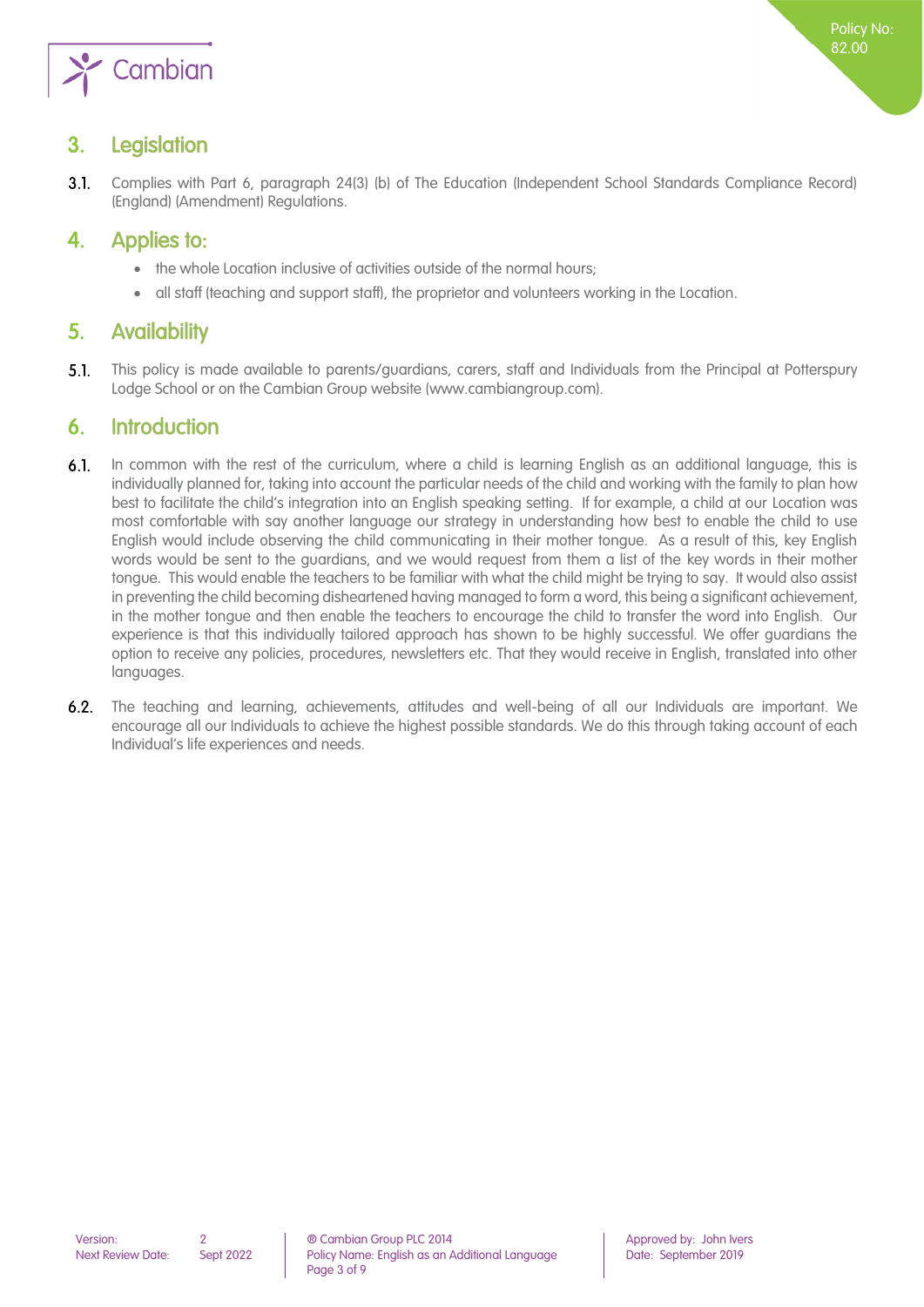

## 7. Aims and objectives

- <span id="page-3-0"></span>• The National Curriculum secures entitlement for all Individuals to a number of areas of learning and gives them the opportunity to develop the knowledge, understanding, skills and attitudes that are necessary for their self-fulfilment and development as responsible citizens. We promote the principles of fairness and justice for all through the education that we provide in our school.
- The aim of this policy is to help ensure that we meet the full range of needs of those Individuals who are learning English as an additional language. This is in line with the requirements of current legislation
- $7.1.$ We aim to raise the attainment of minority ethnic pupils by:
	- assessing pupils' English ability and giving pupils with EAL access to the curriculum as quickly as possible;
	- providing pupils with EAL opportunities to hear and read good models of English and extend their knowledge and use of English;
	- providing additional in-class and withdrawal support to these pupils;
	- developing an understanding of and valuing pupils' home languages;
	- using visual and auditory resources;
	- assessing pupils with EAL to establish their needs and progress;
	- liaising with Special Educational Needs (SEN) colleagues in identifying pupils who may additionally have SEN.
- The aims of our (EAL) provision are that all students whose first language is not English:  $7.2.$ 
	- become autonomous in all aspects of the English Language;
	- are supported so that they gain full access to the full school curriculum that is offered;
	- become aware of and can appropriately respond to differences and similarities between their cultures and others;
	- progress in their abilities within each aspect of the English Language including speaking, listening writing and reading;
	- are supported in their preparations for their next step in their academic careers.

### <span id="page-3-1"></span>8. Assessment for learning

- $8.1.$ We use QCA English scales to measure English language competence for EAL Individuals linked to the National Curriculum. These have only recently been published. We carry out ongoing recording of attainment and progress in line with agreed school procedures.
- $8.2.$ The statutory assessment arrangements of the National Curriculum allow us to make special arrangements for Individuals who are learning English as an additional language.
- $8.3.$ In the mathematics tasks and tests at Key Stage 1 we help Individuals by translating English words or phrases that appear in the assessment materials, or non-English words or phrases that the Individuals use in their responses.
- $8.4.$ For the science and written mathematics test at Key Stage 2, we provide verbal or written translations of words or phrases in the test papers which we think are likely to prove difficult for Individuals for whom English is an additional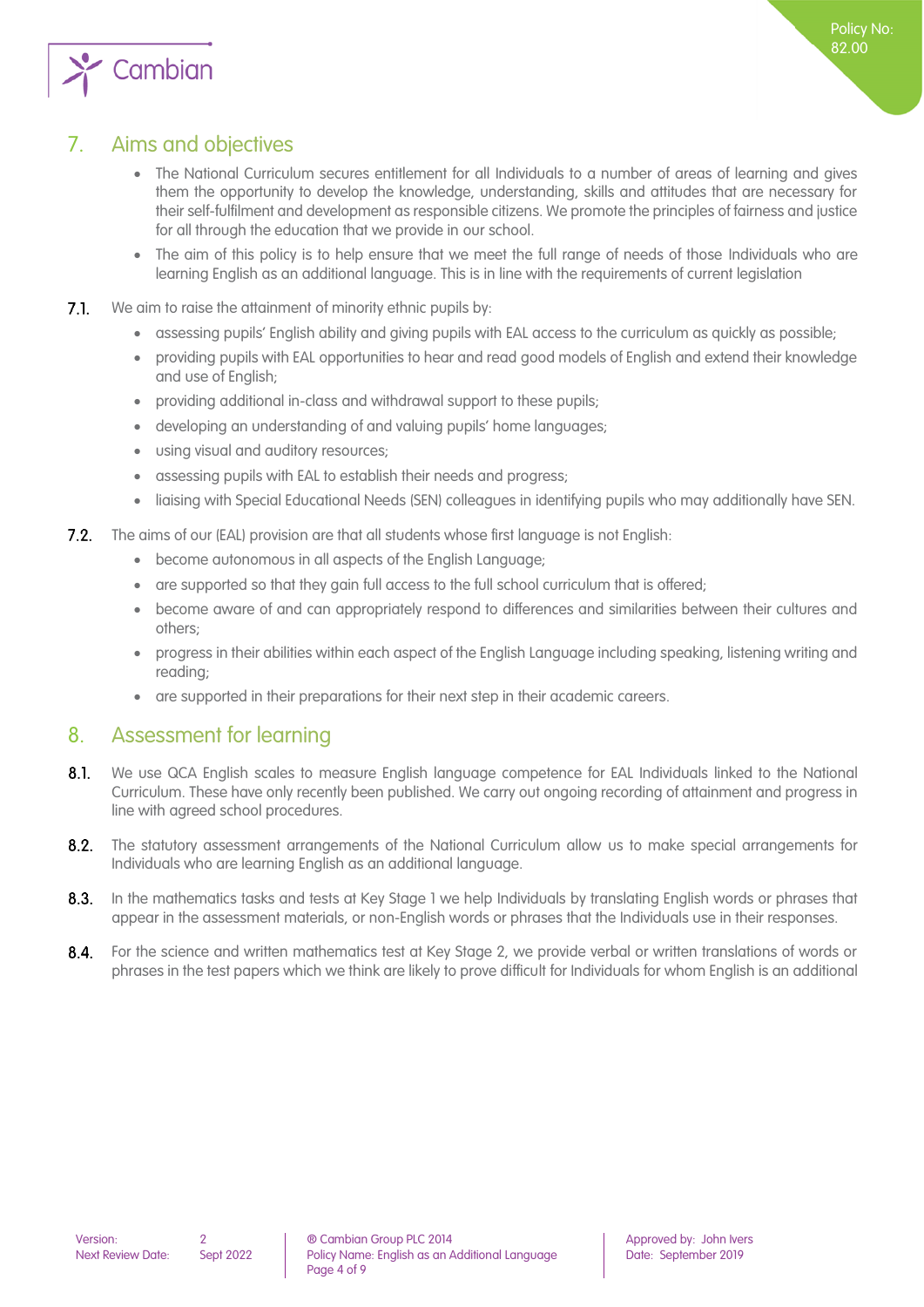

language. For the mental arithmetic test at Key Stage 2 we provide a verbal translation of the test to Individuals who have limited English.

- $8.5.$ The language support teacher offers support to Individuals during the Key Stage 1 and Key Stage 2 assessment period.
- $8.6.$ Students who have been resident in Britain for less than two years at the time of sitting formal public examinations (e.g. GCSE, A-level) may qualify for extra time. The SENCo will submit the necessary documentation to the relevant examining bodies in this instance.

### <span id="page-4-0"></span>Identification and Assessment

- $8.7.$ Guardians are asked to inform school of any language needs their child may have on entry to school. In addition to this, their class teachers liaising with colleagues and working alongside pupils should be able to identify and assess pupils with EAL in order to target them for support. This can be done using a variety of data, including:
	- NFER English and Maths tests
	- PIPs and Aspects
	- Foundation stage profile
	- CATs
	- Teacher assessment
	- Reading tests/sweeps
	- Spelling tests
	- Individual pupil targets
	- ICT based tracking systems
	- Consultation with guardians
	- Attendance and behaviour monitoring
	- Accurate ethnic data
- Once the pupils have been identified and assessed, the class teacher needs to work with colleagues to develop  $8.8.$ Individual Language Plans with SMART targets (ILP's). All should be aware that EAL pupils will frequently understand what is being said, well before they have confidence enough to speak themselves.

### <span id="page-4-1"></span>Teaching and learning style

- $8.9.$ Teachers take action to help Individuals who are learning English as an additional language by various means:
	- developing their spoken and written English by:
		- o ensuring that vocabulary work covers the technical as well as the everyday meaning of key words, metaphors and idioms;
		- o providing in class support for individuals and small groups;
		- o developing appropriate resources;
		- explaining how speaking and writing in English are structured for different purposes across a range of subjects;
		- $\circ$  providing a range of reading materials that highlight the different ways in which English is used;
		- o encouraging Individuals to transfer their knowledge, skills and understanding of one language to another;
		- o providing support within small-group intervention strategy programmes also involving non–EAL pupils;
		- o providing advice and training for staff members;
		- o building on Individual's experiences of language at home and in the wider community, so that their developing uses of English and other languages support one another;
	- ensuring access to the curriculum and to assessment by:
		- o using accessible texts and materials that suit Individual's ages and levels of learning;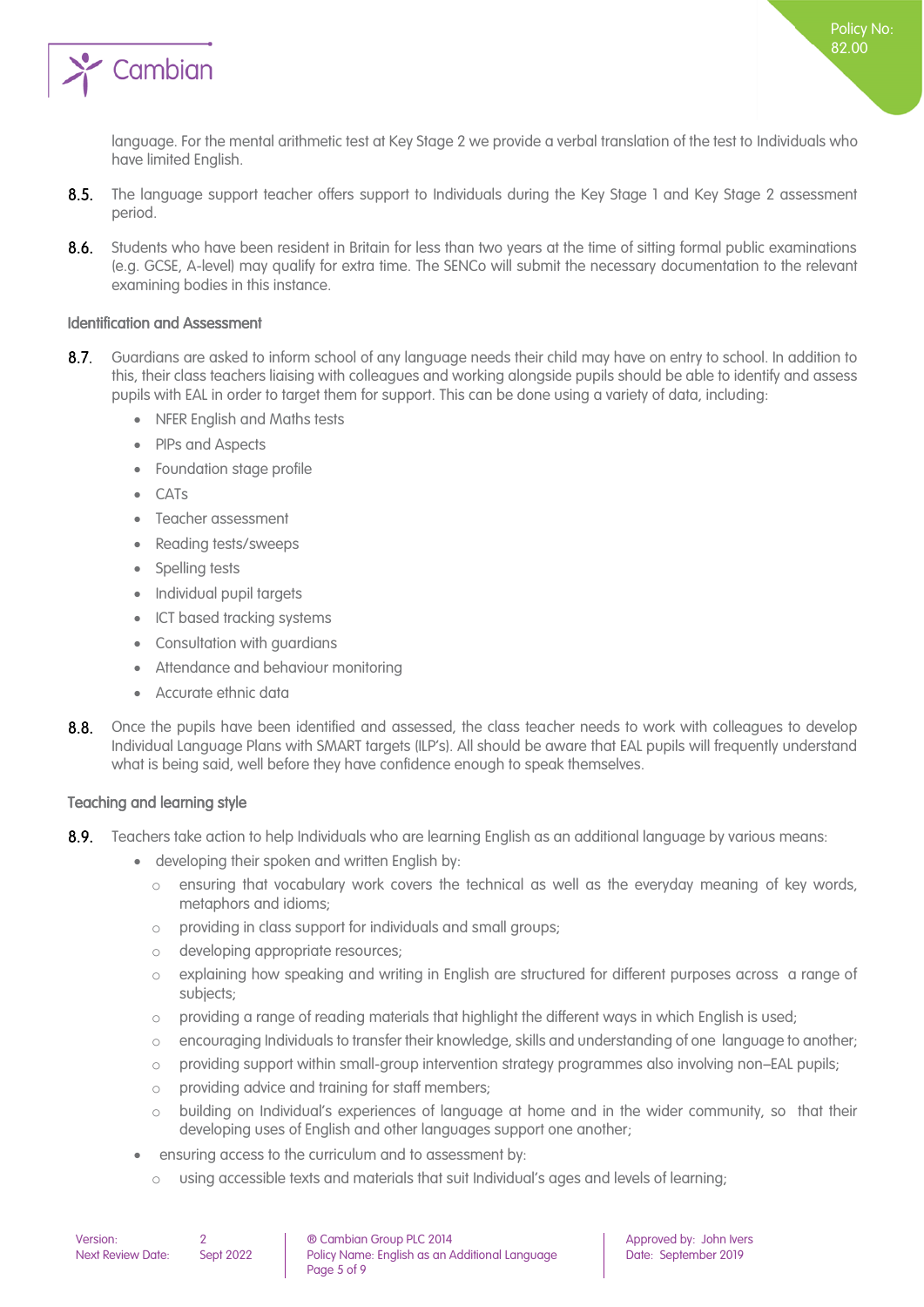

- o providing support through ICT, video or audio materials, dictionaries and translators, readers and amanuenses;
- o using the home or first language where appropriate.

#### <span id="page-5-0"></span>Home-school links

- 8.10. These are in place to:
	- Welcome guardians into school
	- Communicate with and involve guardians in their Individual's learning
	- Promote a multi-cultural understanding in school
- 8.11. The school is aware of obstacles to communication that may arise for some pupils and families with EAL and knows where to seek advice and support to overcome these.

#### <span id="page-5-1"></span>Professional development

8.12. All staff are provided with opportunities for training on EAL, through the SENCo, whose responsibility it is to provide this training on a regular basis, for all staff to extend their knowledge and understanding and enhance their skills. This contributes to the development of good practice and the raising of achievement within the school.

#### <span id="page-5-2"></span>Use of ICT

8.13. ICT is a central resource for learning in all areas at insert name of school and is used when relevant for meeting the needs of EAL pupils.

#### <span id="page-5-3"></span>Resources

8.14. Staff working with EAL pupils can receive training in how to use existing resources to support language development, as part of their professional development. The school seeks to purchase resources which reflect different ethnicities in their language, visual images and content. Money is allocated each year to purchase further resources to support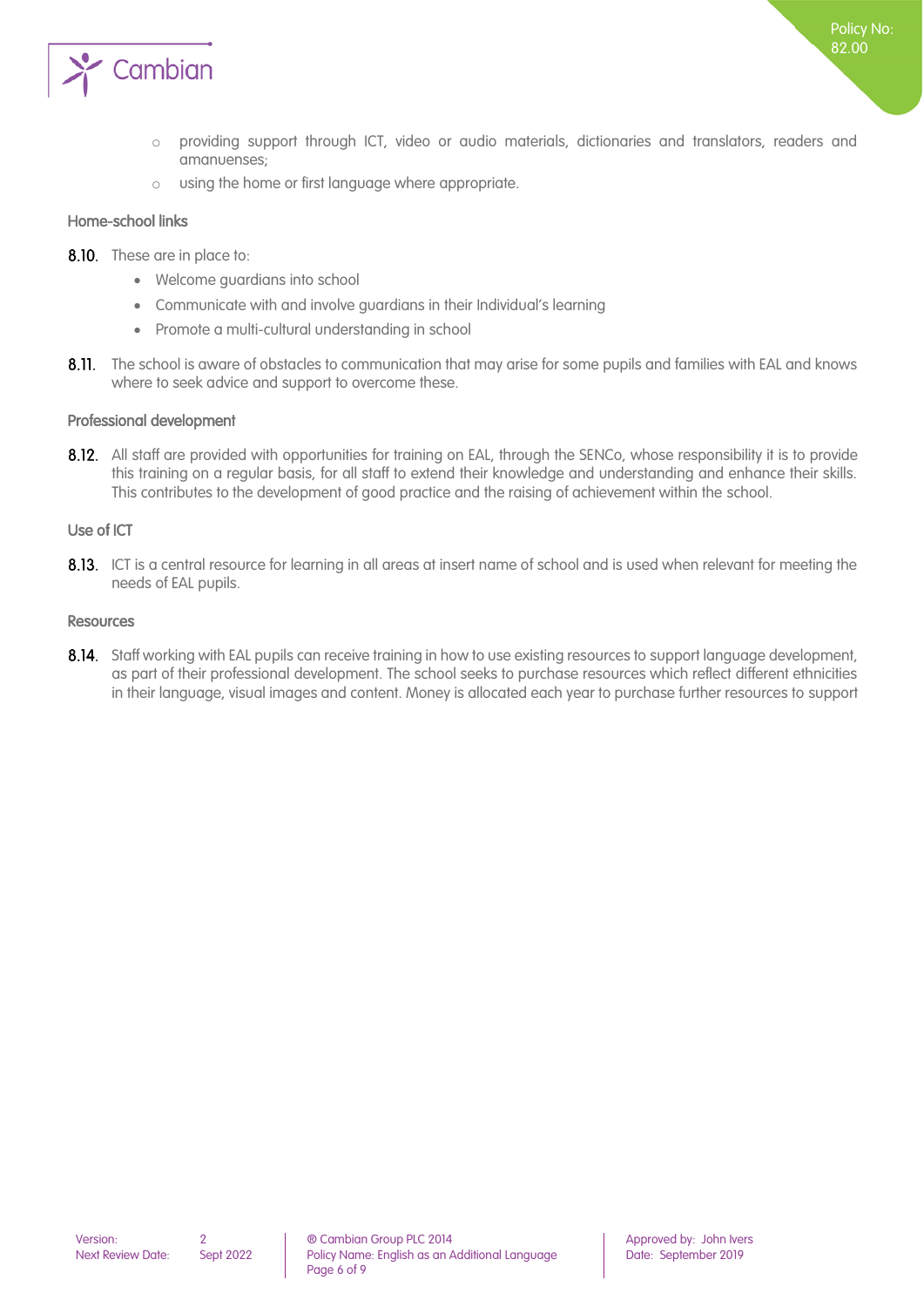

- dual language texts;
- multi lingual labels around the classroom / school and
- stories from their own and other cultures.

### <span id="page-6-0"></span>Effective EAL support

8.15. This will be evidenced by:

- High standards of EAL training and curriculum content for EAL pupils
- Good leadership and management of EAL
- Pupils with EAL are sufficiently challenged and supported so they can reach their potential
- Support takes account of pupils at the early stage of language learning
- Use of our 'guardian angel' system. New EAL learners can be paired with both a helper who speaks their mother tongue, wherever possible (to help them feel comfortable) and a classmate (to help them integrate into the school)
- Support takes account of pupils at later stages of language learning by supporting them in their development of literacy across the curriculum and higher order language skills, e.g. pre-teach specific vocabulary, for example for science, to prepare them in advance of the lesson
- The offered curriculum is relevant and sensitive
- The SMT is involved in the monitoring, deployment and quality of provision for the support of minority ethnic pupils
- Links with guardians are good
- The area is a strength in the school
- 8.16. The additional support beyond the classroom available through the SEND department will take following form:

### <span id="page-6-1"></span>Key Stage 4

8.17. Students with an appropriate level of English will continue in mainstream English lessons leading to GCSE English and English literature. Those who would find the GCSE curriculum too difficult or inappropriate will receive timetabled EAL lessons in preparation for the First Certificate in English or the Cambridge Preliminary English Test.

### <span id="page-6-2"></span>Key Stage 5

8.18. Sixth formers are recommended two lessons of EAL a week during their study periods. Students are working towards the IELTS examination which is required by many universities in the UK and abroad. Arrangements will be made for them to take their IELTS at a local school centre.

### <span id="page-6-3"></span>Identification of EAL needs

- 8.19. EAL needs are identified through a range of methods, including:
	- On entry, when EAL is identified and recorded as part of the entrance process, and interviews/meetings with the child and guardians take place.
	- By teaching staff recognition of the particular needs of a child, which should be fed back to the SENCo.
	- Through individual meetings with the SENCo, and with the Head of the MFL faculty where appropriate (e.g. where the language spoken is one that is taught within school, and/or where facilitation of the child's development of language can clearly be assisted through the MFL department's provision).
	- Through discussion with external professionals e.g. tutors, previous teachers, etc.
	- Through parental information.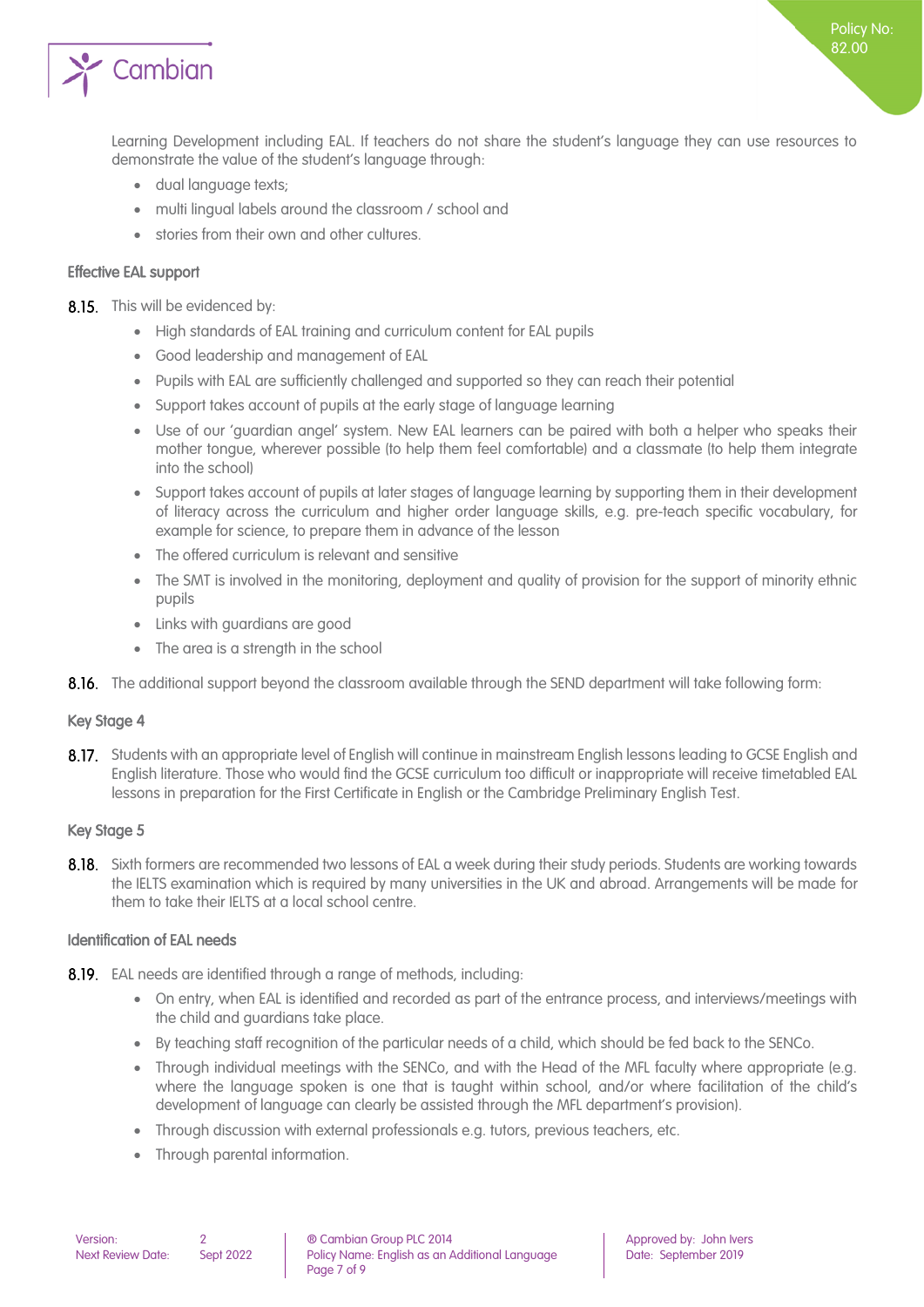

8.20. Guardians are asked to inform school of any language needs their child may have on entry to school. In addition to this, their class teachers liaising with colleagues and working alongside their students should be able to identify and assess students with EAL in order to target them for support. Once the students have been identified and assessed, the SENCo will provide key details of the students' requirements, and advice as to appropriate strategies, through the EAL register. All should be aware that EAL students will frequently understand what is being said, well before they have confidence enough to speak themselves.

#### <span id="page-7-0"></span>Provision for Learning Needs

8.21. Students with EAL will be differentiated for in accordance with our Differentiation and SEND policies. This may involve the use of all main forms of differentiation (resource, outcome, choice, support, task). As with all students this differentiation will be personalised by subject teachers to take into account the stage of learning attained by the student, and the methods in which they work best. Teachers will be advised and supported by the SENCo as to suitable methods for each child.

#### <span id="page-7-1"></span>Provision for Learning Needs within Modern Foreign Languages (MFL) lessons

- 8.22. We have students who have Enalish as their native language and who use another language. We will also have students whose native tongue is not English but they use it as their language of instruction. We will refer to both categories of students as Bilingual Learners as they live in two or more languages. Bilingual students are those who have 'access to more than one language in normal and natural ways in their daily lives.'
- 8.23. Within language lessons we will aim for Additive Bilingualism rather than Transitional Bilingualism which can restrict student leaning. We will aim that through their lessons in French and Spanish, knowledge of other languages extends their constantly expanding language repertoire promoting their use of English and mother tongue. Languages are not separate and isolated units and bilingual learners show a greater level of metalinguistic awareness as well as greater cognitive capacity for language as a system. Bilingual students often demonstrate higher levels of selfconfidence as they function in different cultures and social groups.
- 8.24. If a student is bilingual in French or Spanish, they will be given access to an EPP booklet for regular extension within the classroom. Additional EAL resources tailored to their precise abilities and needs will also be made regularly available. The opportunity to sit qualification examinations (e.g. GCSE, A-level) in their native tongue will be arranged wherever possible, and the Head of MFL can provide advice and guidance on obtaining tuition in languages outside school. Furthermore, the Head of MFL will endeavour to allocate time, where possible, to one on one or small group sessions with bilingual students with Native Language Assistants alongside the option of an after school club delivered by the assistants aimed specifically for bilingual speakers of the appropriate language.
- 8.25. Language learning for our bilingual learners is encouraged through:
	- contextual support through practical experiences;
	- appropriate modelling of language;
	- opportunities to communicate confidently in the new language;
	- motivation through meaningful activities;
	- self-confidence through praise and
	- stimulating and enjoyable learning situations and
	- Time spent with Native Language Assistants in one on one or small group sessions.

#### <span id="page-7-2"></span>Curriculum Access

8.26. Teaching and learning, achievements, attitudes and well-being of all our Individuals are important. Some of our Individuals may have particular learning and assessment requirements, which are linked to their progress in learning English as an additional language. Individuals who are learning English as an additional language have skills and